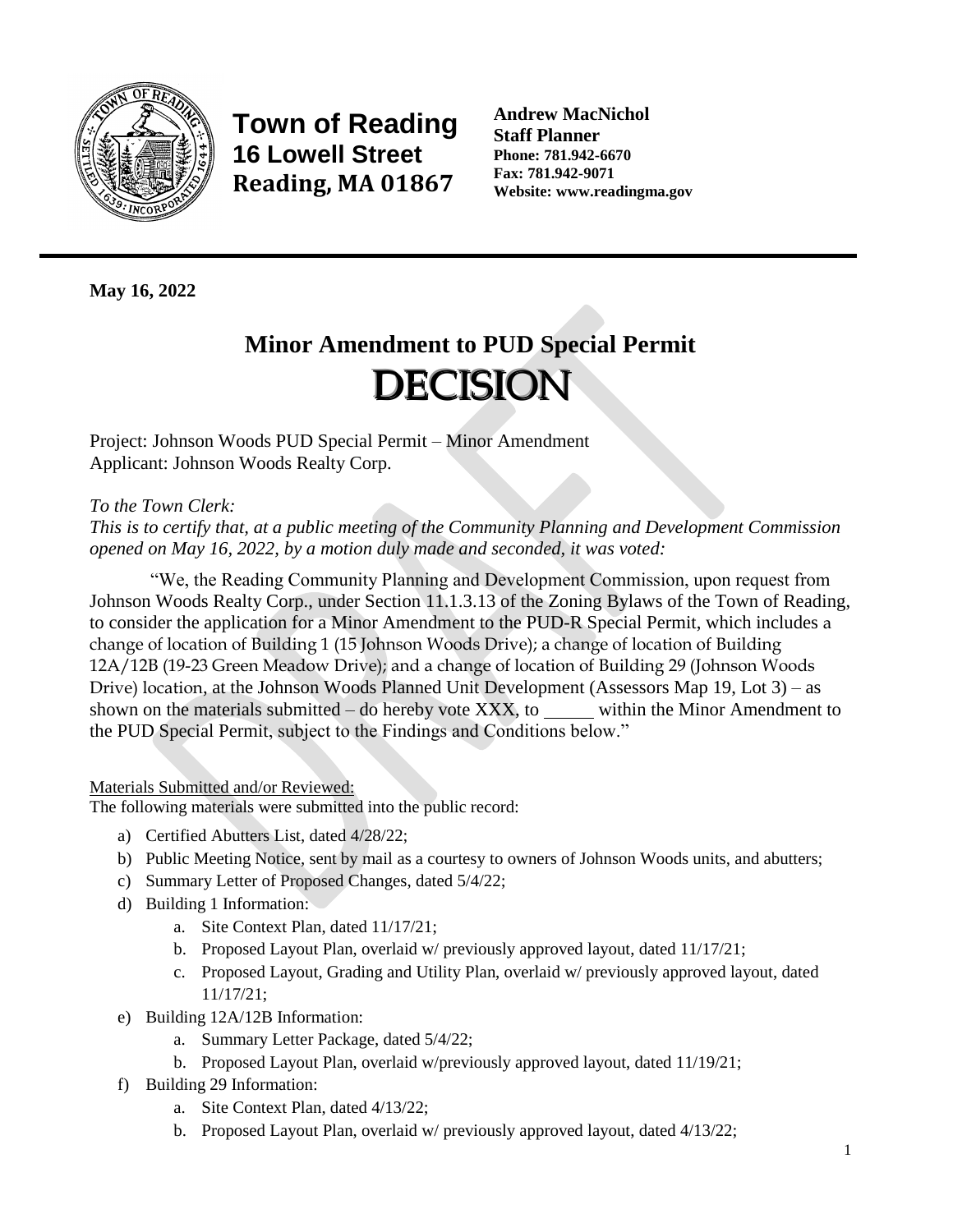- c. Proposed Layout, Grading and Utility Plan, overlaid w/ previously approved layout, dated 4/13/22;
- g) Draft Decision, dated 5/16/22.

## **Zoning Bylaw Section 11.1.3.13 – Minor Amendments**

Minor Amendments are changes which do not substantially alter the concept of the approved PUD in terms of floor area ratio, use, height, provision of open space, or the physical relationship of elements of the development. Minor amendments shall include, but not be limited to the following: small changes in floor area, mix of uses, site coverage, height, setbacks, or open space; small changes in the location of buildings, open space, or parking; or small changes in the alignment of minor streets on-site.

## **PUD-R Dimensional Requirements (\*See ZBL Section 11.1.6.4)**

| Minimum Setback from Parcel Boundary    | 20 feet (with exceptions based on building height*)    |
|-----------------------------------------|--------------------------------------------------------|
| Maximum Dwelling Height                 | 30 feet (or higher if set back further from lot line*) |
| Minimum Distance between Res. Buildings | 15 feet                                                |
| Minimum Open Space Requirement          | 25%                                                    |
| Minimum Recreation Area                 | 15%                                                    |

#### **Findings:**

- 1. **Building 1 Modifications:** The Applicant is requesting that the Building 1 location be relocated in order to avoid interference with existing sewer mains within Johnson Woods Drive;
	- a. The proposed building location would maintain setbacks of:
		- i. 20.2' from the northern parcel boundary abutting Enos Circle residents, where 29.1' was previously approved;
		- ii. 20.6' from Johnson Woods Drive to the east, where 20.7' was previously approved;
		- iii. 24.7' from existing Building 2 to the west, where 20.9' was previously approved;
- 2. **Building 12A-12B Modifications:** The Applicant is requesting that Building's 12A and 12B be relocated in order to preserve a 30" oak tree;
	- a. The proposed building locations would maintain setbacks of:
		- i. Building 12B to be 22.5' from the travel way to the north, where 10.2' was previously approved;
		- ii. Building 12A to be 17.7' from existing Building 11 to the south, where 17.9' was previously approved;
		- iii. Building 12A to be 37.3' and Building 12B to be 28.3' from parcel boundary to the east, where 31.7' and 27.1' were previously approved;
		- iv. Building 12A to be 24.3' and Building 12B to be 21.2' from Green Meadow Drive to the west, where 26.5' and 21.1' were previously approved, respectively;
		- v. Building12A to be 15.7' from Building 12B, where 15.6' was previously approved;
- 3. **Building 29 Modifications:** The Applicant is requesting that Building 29 be relocated;
	- a. The proposed building location would maintain setbacks of:
		- i. 20.6' from the travel way to the north, where 25.0' was previously approved;
		- ii. 39' from existing Building 28 to the southwest, where 35.8' was previously approved;
		- iii. 25.2' from the parcel boundary to the east abutting Kelch Road residents, where 36.6' was previously approved;
		- iv. 25' from Johnson Woods Drive to the west, where 19.7' was previously approved;